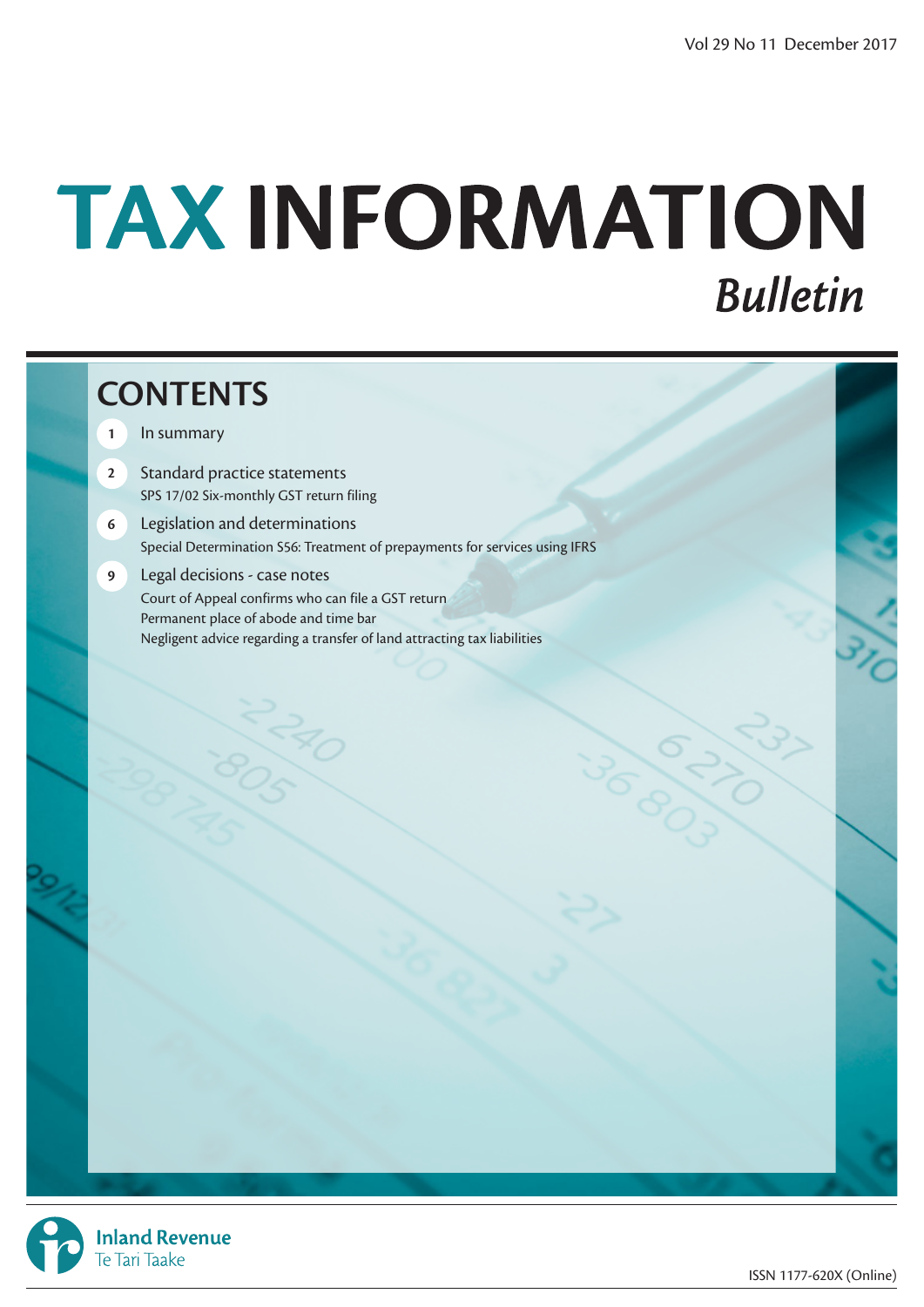# **YOUR OPPORTUNITY TO COMMENT**

Inland Revenue regularly produces a number of statements and rulings aimed at explaining how taxation law affects taxpayers and their agents. Because we are keen to produce items that accurately and fairly reflect taxation legislation and are useful in practical situations, your input into the process, as a user of that legislation, is highly valued.

You can find a list of the items we are currently inviting submissions on as well as a list of expired items at **www.ird.govt.nz/public-consultation**

Email your submissions to us at **public.consultation@ird.govt.nz** or post them to:

Public Consultation Office of the Chief Tax Counsel Inland Revenue PO Box 2198 Wellington 6140

You can also subscribe at **www.ird.govt.nz/public-consultation** to receive regular email updates when we publish new draft items for comment.

#### **Correction –** *Tax Information Bulletin* **Vol 29 No 10 November 2017**

*QB 17/08: Are proceeds from the sale of gold bullion income?* published in *Tax Information Bulletin* Vol 29 No 10, contained an error on page 14 concerning *Case Q109* (Board of Review (Australia)).

Under **CIR's view of whether s CB 4 would apply** the text reads "The amount derived on the sale would similarly be income under s CB 4". This line should read "The amount derived on the sale would not be income under s CB 4."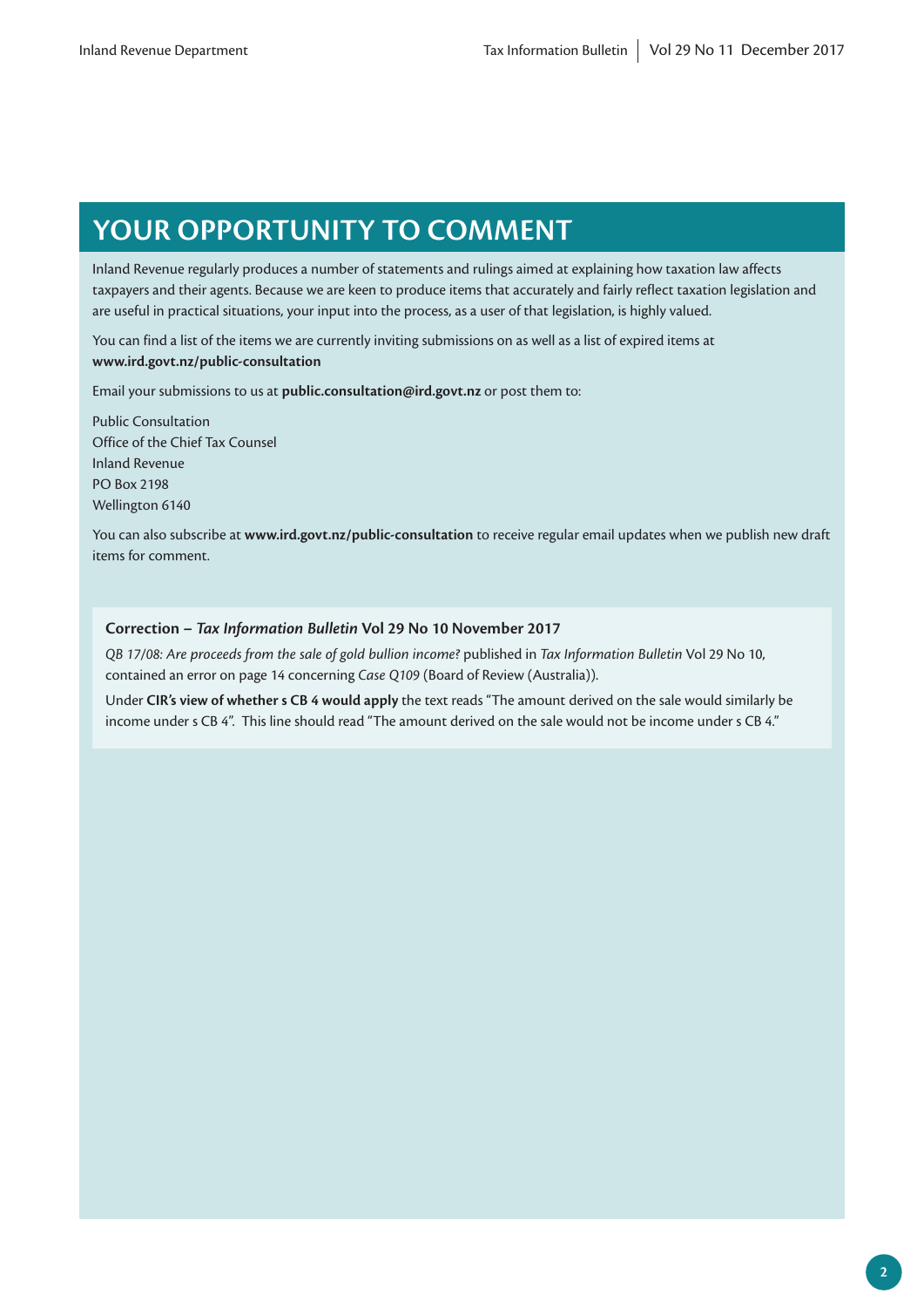# **IN SUMMARY**

### Standard practice statements

#### **SPS 17/02 Six-monthly GST return filing**

This statement sets out certain practices that the Commissioner will exercise in applying the discretion to allow registered persons to remain or become six-monthly return filers for goods and services tax purposes.

### Legislation and determinations

#### **Special Determination S56: Treatment of prepayments for services using IFRS**

This determination applies in respect of prepayments received by LP from customers under customer contracts, and of prepayments made by LP to Subsidiaries under supporting contracts on back-to-back terms. Specifically, it relates to the value of the consideration for one of the customer contracts and its supporting contract, and the spreading of any interest income or expenditure for two of the customer contracts and their supporting contracts under the financial arrangements rules.

#### Legal decisions - case notes

#### **Court of Appeal confirms who can file a GST return**

Mr Cullen filed GST returns in the name of Tamaki Rugby League Incorporated ("the Society"). However, the Society did not exist during the periods of the GST return. Later the Society was eventually restored to the register, but as it was in liquidation, the Official Assignee was liquidator. Therefore, Mr Cullen did not have the standing to act for the Society and file proceedings. In the High Court, Fitzgerald J found in favour of Mr Cullen. The Commissioner of Inland Revenue therefore appealed to the Court of Appeal and was successful in striking out the High Court proceedings.

#### **Permanent place of abode and time bar**

The High Court found that the appellant did have a permanent place of abode in New Zealand in the relevant years, applying the *Diamond* test (*Commissioner of Inland Revenue v Diamond* [2015] NZCA 613). The Court also concluded that time bar could be opened under s 108(2) of the Tax Administration Act 1994 and that a shortfall penalty for taking an unacceptable tax position was appropriately imposed.

#### **Negligent advice regarding a transfer of land attracting tax liabilities**

This case is an appeal of the Court of Appeal decision in *Roose v Duthie* [2016] NZCA 600. It concerned a transfer of a property which attracted adverse tax consequences. The collective respondents sought damages from the collective appellants on the basis they were given negligent advice. The Court had to consider whether a cause of action accrued (because a tax liability arose) once the sale and purchase agreement became unconditional, or later, when it was settled. The Court held that, the loss (and therefore the cause of action) arose when the income from the transaction was derived. This occurred, in accordance with general principles of derivation, when the transfer was effected (at settlement date) on 2 May 2008. The Attorney-General was invited as intervener in these proceedings.

**9**

**2**

**6**

#### **12**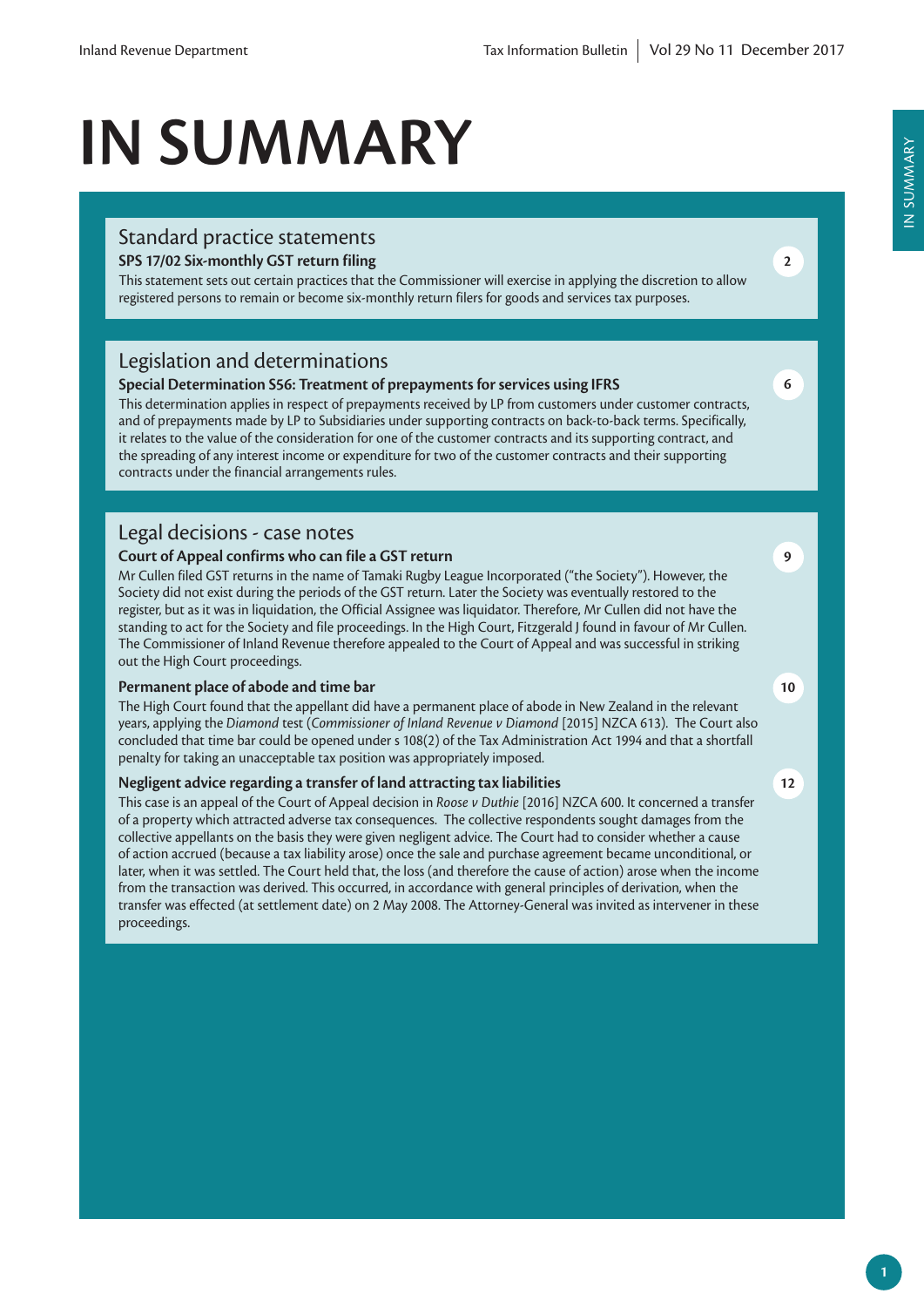# **STANDARD PRACTICE STATEMENTS**

These statements describe how the Commissioner will, in practice, exercise a discretion or deal with practical issues arising out of the administration of the Inland Revenue Acts.

# SPS 17/02: Six-monthly GST return filing

## **Introduction**

Standard Practice Statements describe how the Commissioner of Inland Revenue will exercise a statutory discretion or deal with practical issues arising out of the administration of the Inland Revenue Acts.

This statement sets out certain practices that the Commissioner will exercise in applying the discretion to allow registered persons to remain or become six-monthly return filers for goods and services tax (GST) purposes.

## **Application**

This statement replaces GNL 420 Six-monthly GST return threshold, *Tax Information Bulletin* Vol 13, No 12 (December 2001), and applies from 04 October 2017.

## **Standard Practice**

#### **Summary**

- 1. The Government recognises that filing GST returns on a one or two-monthly basis may involve significant compliance costs. A GST-registered person may apply to the Commissioner for a six-monthly filing frequency if their taxable supplies in any 12-month period do not or are not likely to exceed \$500,000. This figure is calculated on a GST exclusive basis.
- 2. In addition, a person may also apply for a six-monthly filing frequency regardless of their level of taxable supplies where they make seasonal supplies. That is, where 80% or more of their taxable supplies are made within a six-month period that ends at any day within the last month of the person's income year.
- 3. Where a person who has been allocated a six-month filing frequency ceases to meet the criteria for that approval, they will be required to change their filing frequency following the end of the return period that aligns with the end of the 12-month period in which they ceased to meet those requirements.
- 4. However, a person is not required to cease using a six-monthly filing frequency if the breach of the taxable supplies threshold is one-off. A person may remain a six-month filer if they expect their taxable supplies to still be within the threshold for the following 12-month period.

#### **Changes to six-month filing frequency**

- 5. The recently enacted Taxation (Annual Rates for 2016-17, Closely Held Companies, and Remedial Matters) Act 2017 addressed technical issues with the eligibility to file six-monthly GST returns and introduced an exception that allows a person to file six monthly even if they have a one-off breach of the threshold.
- 6. Section 15(1) of the Goods and Services Tax Act 1985 provides that a GST-registered person must have a one, two or sixmonthly return filing frequency. Section 15(2) sets out the criteria for using a six-monthly filing frequency. Section 15C(1) provides that a person may apply, either in writing or in electronic format, to change from a one or two-monthly filing frequency to a six-monthly basis.
- 7. A six-monthly filing frequency has the obvious compliance cost advantage of requiring only two returns to be filed each year. It will also delay the liability to pay GST output tax on some transactions. However, these advantages must be weighed against the effect of delaying the ability to claim GST input tax.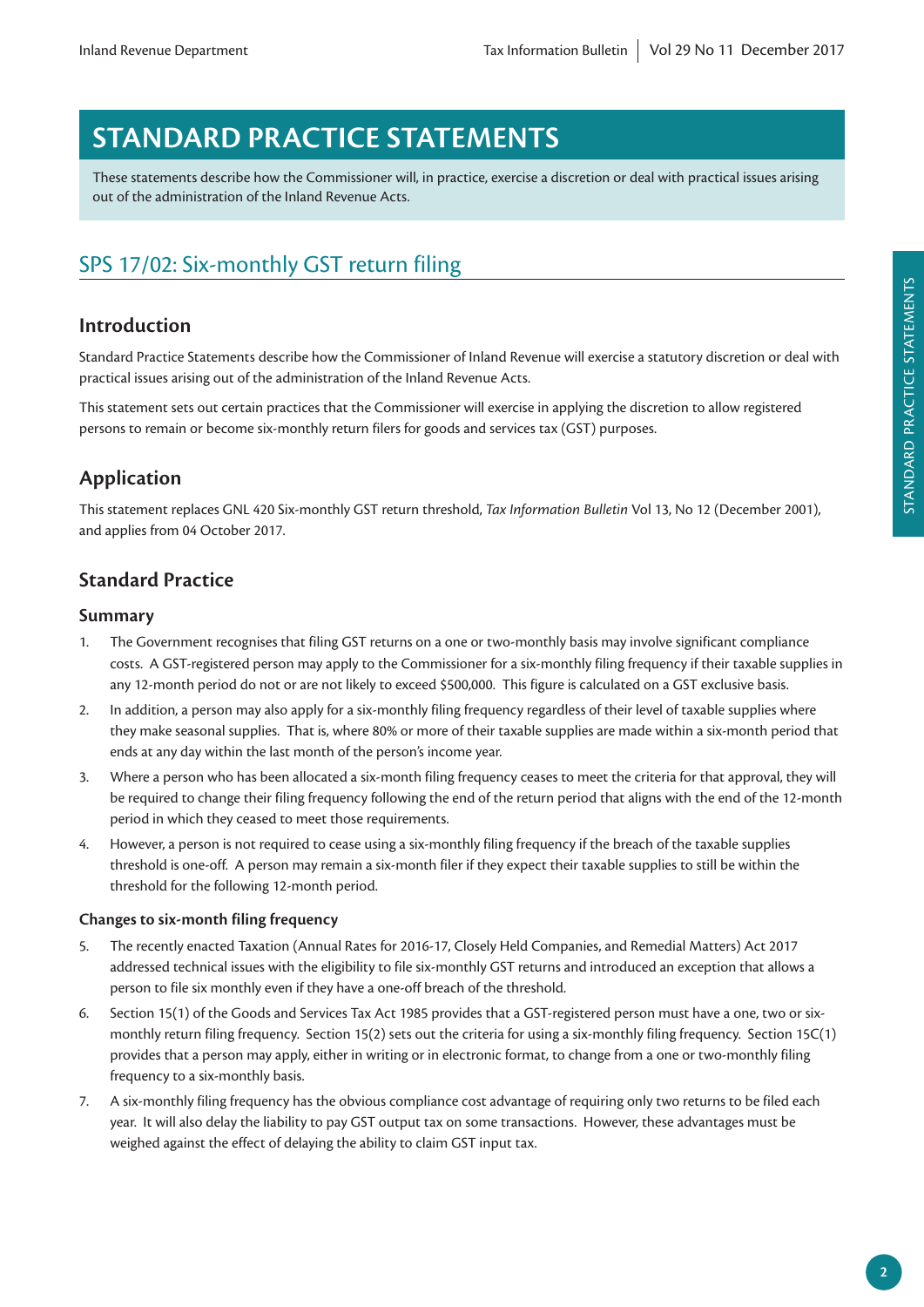#### **Criteria for six-month filing frequency**

- 8. A six-month filing frequency is available to any person whose taxable supplies have not or are not likely to be more than \$500,000 in any 12-month period.
- 9. The amount of a person's taxable supplies is calculated on a GST exclusive basis and exclude amounts that arise out of:
	- **•** donations and exempt supplies
	- **•** the ending, including a premature ending, of a taxable activity carried on by the person:
	- **•** a substantial and permanent reduction in the size or scale of a taxable activity carried on by that person:
	- the replacement of plant or a capital asset used in a taxable activity carried on by the person.
- 10. A person may also apply for a six-monthly filing frequency even though their taxable supplies exceed the \$500,000 threshold if 80% or more of their taxable supplies in an income year are made:
	- **•** within a six-month period that ends at any day within the last month of the person's income year, and
	- **•** the person has not had a six-monthly filing frequency under this criterion in the 24-month period before the application.
- 11. This criterion is designed for people who have seasonal taxable activities. It is intended to apply for those taxpayers whose taxable supplies fall near the end of their income year.

#### **Example 1 – Seasonal business**

Dwight operates a ski hire shop with an annual turnover of \$600,000. The shop is open only during winter. During the rest of the year, Dwight leaves New Zealand. If Dwight filed two monthly GST returns, he would need to file nil returns while he was outside New Zealand.

Dwight has approval to file income tax returns to coincide with his annual balance date of 31 October each year. Dwight can apply to file GST returns on a six-monthly basis because all of his taxable supplies are made between May and October, being within the last six months of the end of Dwight's income year. This means Dwight will need to file only two GST returns each year. The return filing frequency will be aligned with Dwight's income year. Dwight will file one return for the period November to April and the other for the period May to October each year.

#### **Example 2 – Seasonal income**

Aroha operates an apple orchard with an annual turnover of \$700,000. 85% of her income is received from her harvest in April and May each year.

Aroha has approval to file income tax returns which coincides with her annual balance date of 30 June each year. Even though Aroha's orchard operates all year round, she can apply to file GST returns on a six-monthly basis because almost all of her taxable supplies are made within the last six months of the end of her income year. This means that Aroha will need to file only two GST returns each year. The return filing frequency will be aligned with her income year. Aroha will file one return for the period July to December and the other for the period January to June each year.

- 12. A six-month filing frequency would provide administrative savings. A person who files six-monthly GST returns would include most or all of their taxable supplies in one return that aligns with their annual balance date.
- 13. Note that a person who has changed from a six-monthly filing frequency under the seasonal criteria within the past 24 months, may not re-apply for six-monthly filing.

#### **Breach of criteria**

- 14. A person who has approval to file six-monthly GST returns and becomes ineligible to do so because they have breached the \$500,00 threshold, and do not make seasonal supplies, must notify the Commissioner within 21 days of that breach.
- 15. In practice, it is likely that taxpayers will monitor their turnover when they calculate and file their GST returns. If, at that time, their taxable supplies made in that return indicate they have exceeded the turnover threshold (that is, taxable supplies made for that six-month period and the previous six-month period together exceed \$500,000), they will need to determine whether they are likely to continue to maintain that level of turnover. If so, they must notify the Commissioner, and they will be changed to a one-monthly or two-monthly filing frequency.
- 16. However, where the person's taxable supplies exceed the threshold for six-monthly filing, but they determine they are not likely to exceed the threshold in the following 12 months, they are not required to change from six-monthly filing.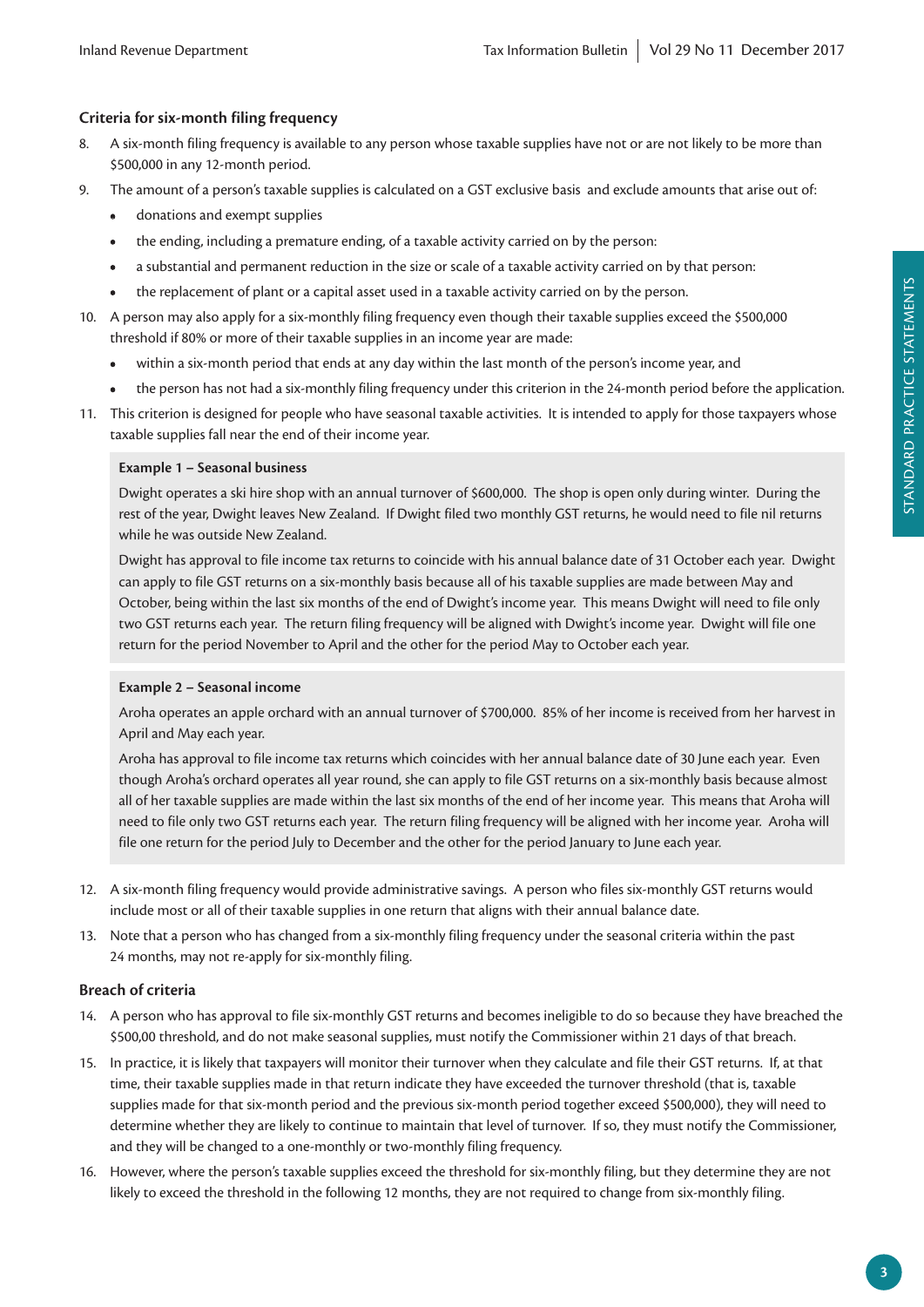#### **Example 3 – One-off breach in excess of the threshold**

Sharyn operates a motel with an annual turnover of \$450,000 and has an annual balance date of 31 March each year. She is approved to file six-monthly GST returns for the periods April to September and October to March each year. February is usually a quiet month for occupancy in the motel. However, in February 2017, the city held a month-long international event that meant Sharyn's turnover for the 12 months ending 29 February 2017 reached \$550,000. The international event will be held in a different city in 2018. Therefore, Sharyn does not expect her annual turnover to be more than \$450,000 for the 12-month period ended 28 February 2018.

Sharyn is not required to change her return filing frequency from 1 April 2017, because, although her turnover breached the \$500,000 threshold, she does not expect her turnover to be over that threshold in the 12-month period following that breach.

- 17. For any return filing frequency approved by the Commissioner, whether by initial application or by request to change, it is the Commissioner's practice to notify the person in writing. The letter will set out the approved filing frequency and the date from which the filing frequency will apply.
- 18. The flow chart in the Appendix below sets out the circumstances in which a registered person who makes (or expects to make) total taxable supplies for a 12-month period valued above \$500,000 (but not more than \$24 million) is eligible to be a six-month filer.

This Standard Practice Statement is signed on 04 October 2017.

#### **Rob Wells**

Manager, LTS Technical Standards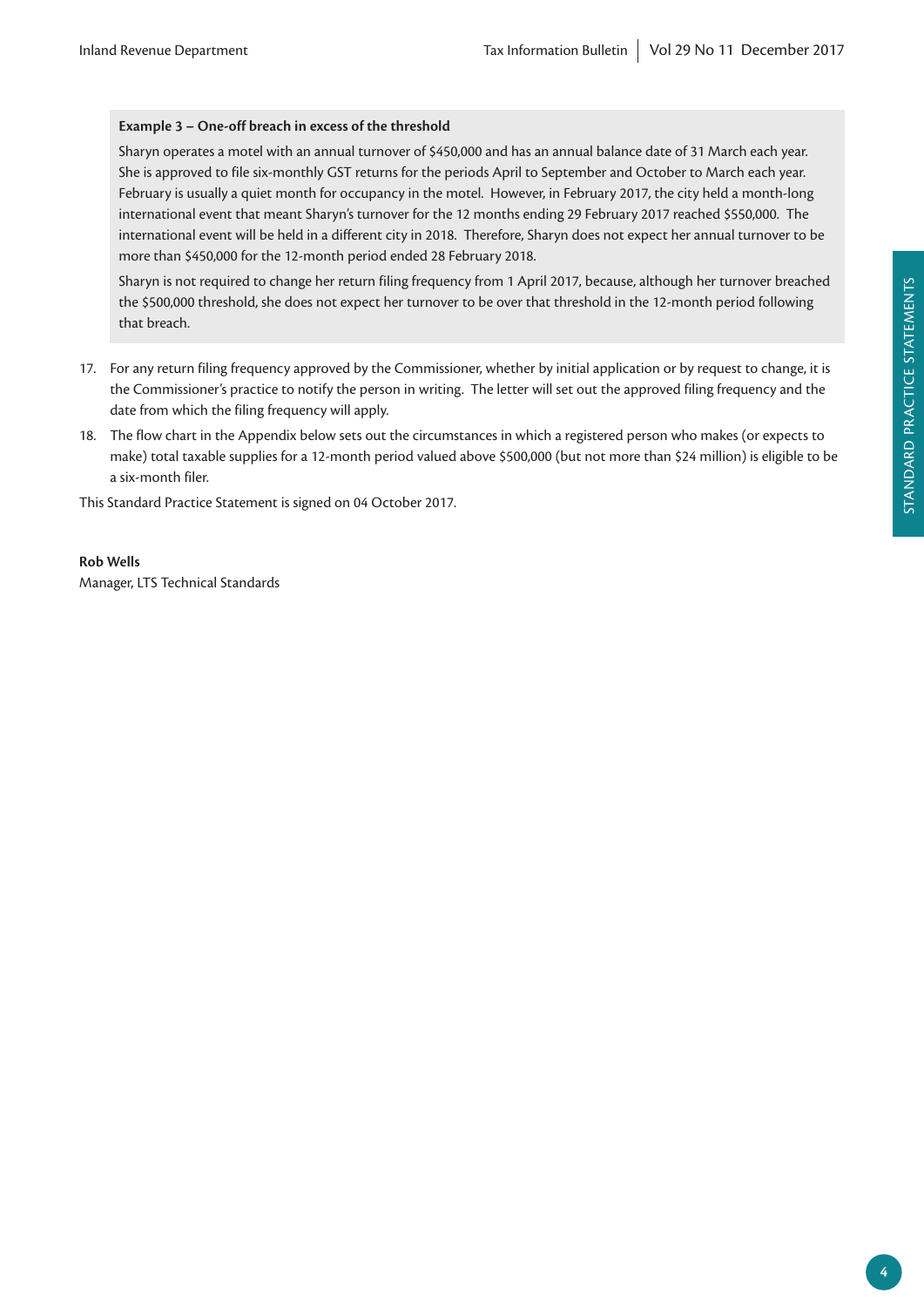# **Appendix**

**Flowchart: Process where a person's taxable supplies exceed the \$500,000 threshold figure**

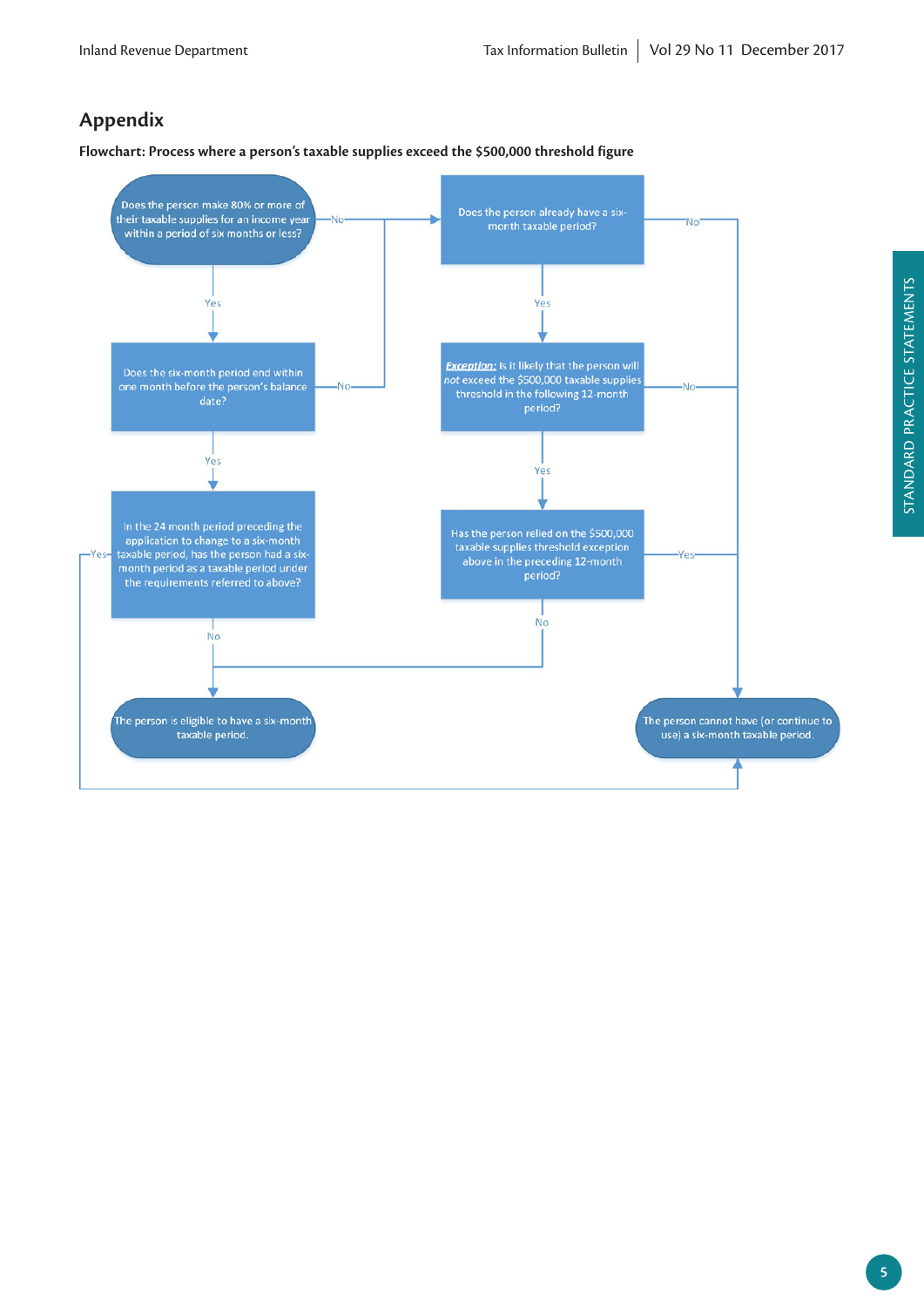# **LEGISLATION AND DETERMINATIONS**

This section of the *TIB* covers items such as recent tax legislation and depreciation determinations, livestock values and changes in FBT and GST interest rates.

# Special Determination S56: Treatment of prepayments for services using IFRS

This Determination may be cited as Special Determination S56: Treatment of prepayments for services using IFRS.

## **1 Explanation (which does not form part of the Determination)**

- 1.1 This Determination applies in respect of prepayments received by LP from customers under customer contracts, and of prepayments made by LP to Subsidiaries under supporting contracts on back-to-back terms.
- 1.2 Specifically, this Determination relates to the value of the consideration for one of the customer contracts and its supporting contract, and the spreading of any interest income or expenditure for two of the customer contracts and their supporting contracts under the financial arrangements rules.
- 1.3 This Determination must be applied in conjunction with BR Prv 17/48.

## **2 Reference**

This Determination is made under ss 90AC(1)(d), 90AC(1)(i) and 90AC(1)(bb) of the Tax Administration Act 1994, in accordance with ss EW 20, EW 32(5) and EW 15I(2)(c) of the Income Tax Act 2007 (respectively).

## **3 Scope of Determination**

- 3.1 This Determination applies to LP and its limited partners in respect of payments made and received under Agreements for the Sale and Purchase of services.
- 3.2 LP has entered into Customer Contracts and will enter into back-to-back Supporting Contracts with Subsidiaries on materially the same terms.
- 3.3 Under each of the Customer Contracts, LP receives upfront pre-payments from the Customers in return for the provision of services over the term of the contracts. Under the back-to-back Supporting Contracts, LP makes upfront payments to Subsidiaries and receives the services (in order to provide those services on to the customers).
- 3.4 This Determination is made subject to the following conditions:
	- **•** LP and its limited partners will derive income from the prepayments under the Customer Contracts and will deduct expenditure incurred under the Supporting Contracts under the relevant provisions of the Income Tax Act 2007 (outside of the financial arrangements rules) in accordance with BR Prv 17/48.
	- **•** This Determination applies to:
		- LP, its limited partner, and the ultimate limited partners who are New Zealand tax residents or have a fixed establishment in New Zealand, who use IFRS to prepare financial statements and to report for financial arrangements and who will apply IFRS in respect of the Customer Contracts and Supporting Contracts; and
		- Where relevant, the ultimate limited partners who are New Zealand tax residents or have a fixed establishment in New Zealand, and who do not use IFRS.
	- The application of this Determination is subject to the continued application of private ruling BR Prv 17/48 (the Ruling) issued on 9 October 2017 (including any ruling issued to replace the Ruling, provided that the change to the Ruling does not affect the application of this determination).
	- **•** The Supporting Contracts are entered into on the same material terms as the corresponding Customer Contracts. The Customer Contracts will not be materially different from the documentation provided to Inland Revenue, to the extent that it impacts on the scope of the Determination, or the application of the financial arrangements rules to LP and its limited partners.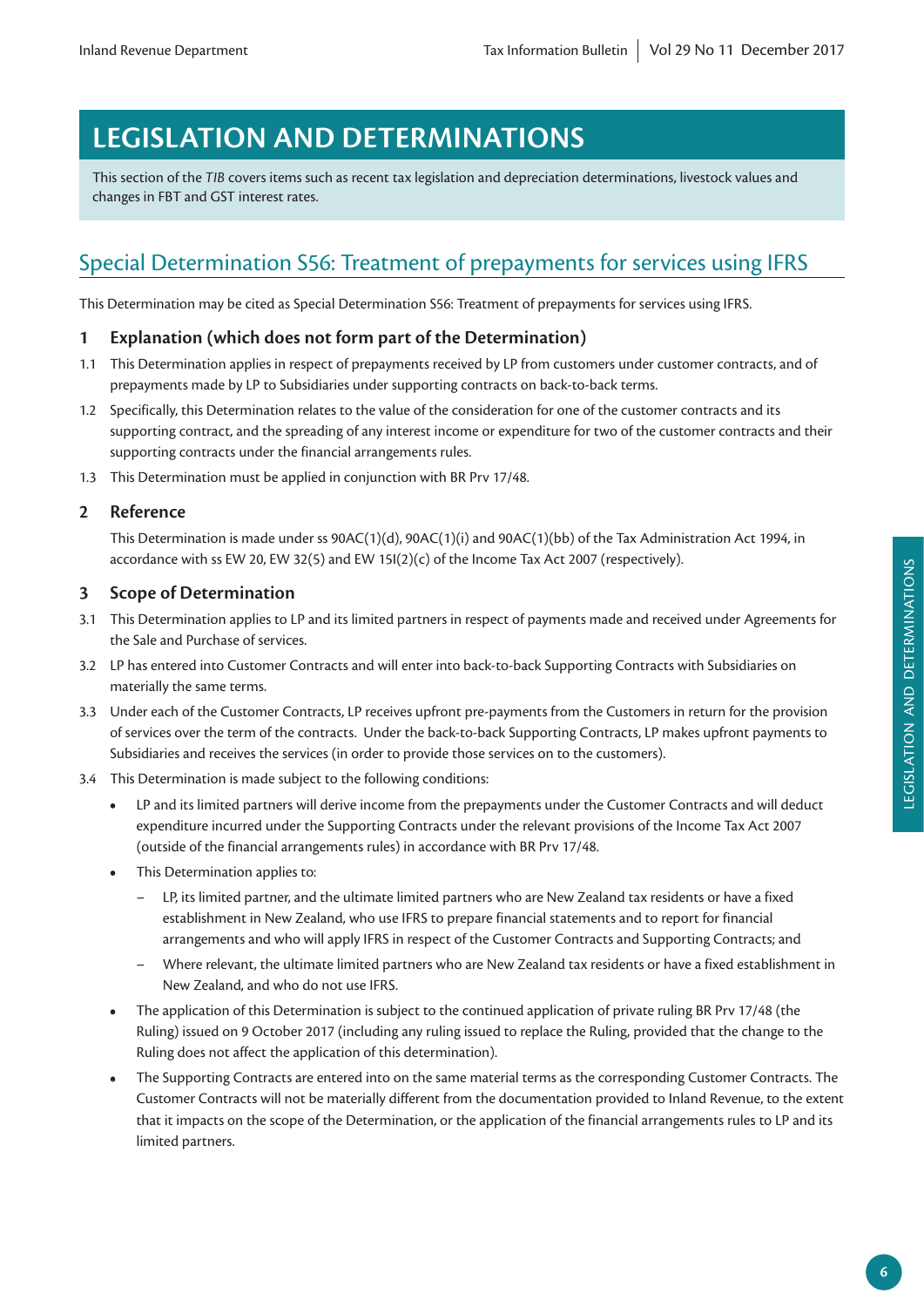## **4 Principle**

- 4.1 On and before the Service Date, LP will receive consideration from the Customers (in the form of the prepayments) in return for LP providing consideration to the Customers in the form of the provision of services from the Service Date and over the term of the Customer Contracts.
- 4.2 The Customer Contracts are each a "financial arrangement" under s EW 3 and are each an "agreement for the sale and purchase of property or services" under s YA 1.
- 4.3 The Customer Contracts are also each a wider or composite "financial arrangement".
- 4.4 LP will also make payments to the Subsidiaries under the Supporting Contracts in return for the Subsidiaries providing consideration to LP in the form of the provision of the services from the Service Date and over the term of the Supporting Contracts.
- 4.5 The Supporting Contracts are each a "financial arrangement" under s EW 3 and an "agreement for the sale and purchase of property or services" under s YA 1.
- 4.6 Valuing the services provided under the Customer Contracts and the Supporting Contracts may result in interest expenditure and interest income to LP and its limited partners.
- 4.7 The interest component (if any) will be spread over the term of the contracts.
- 4.8 All of the Customer Contracts and the Supporting Contracts will have the same principles under IFRS accounting applied to them in the financial statements of LP and the IFRS limited partners. The non-IFRS ultimate limited partners will be allocated income and expenditure in proportion to their partnership interests and will apply consistent accounting treatment.

#### **5 Interpretation**

In this Determination, unless the context otherwise requires:

- **•** All legislative references in this Determination are to the Income Tax Act 2007, unless otherwise stated.
- **•** Capitalised terms have the meaning as set out in Br Prv 17/48.
- **• IFRS** means International Financial Reporting Standards as defined in s YA 1.
- **• IFRS limited partners** means LP's limited partners (including ultimate limited partners) who use IFRS to prepare financial statements and to report for financial arrangements.

#### **6 Method**

#### *Category 1 Contract*

- 6.1 The consideration that is services provided by LP under the Category 1 Contract (and services received by LP under the relevant Supporting Contract) is valued under IFRS using the principles of s EW 32(2B).
- 6.2 The amount of LP's and the IFRS limited partners' interest expenditure that is to be allocated to each income year under the Category 1 Contract (if any) is determined by using the method in s EW 15D IFRS financial reporting method.
- 6.3 The amount of LP's and the IFRS limited partners' interest income that is to be allocated to each income year under the relevant Supporting Contract (if any) is determined by using the method in s EW 15D IFRS financial reporting method.
- 6.4 The non-IFRS limited partners will recognise interest income and expenditure under the Category 1 Contract and the relevant Supporting Contract (if any) as allocated to them from LP, in accordance with the method in s EW 15D.

#### *Category 2 Contract*

- 6.5 The amount of LP's and the IFRS limited partners' interest expenditure that is to be allocated to each income year under the Category 2 Contract (if any) is determined by using the method in s EW 15D IFRS financial reporting method.
- 6.6 The amount of LP's and the IFRS limited partners' interest income that is to be allocated to each income year under the relevant Supporting Contract (if any) is determined by using the method in s EW 15D IFRS financial reporting method.
- 6.7 The non-IFRS limited partners will recognise interest income and expenditure under the Category 2 Contract and the relevant Supporting Contract (if any) as allocated to them from LP, in accordance with the method in s EW 15D.

#### *Category 3 Contract*

6.8 The non-IFRS limited partners will recognise interest income and expenditure under the Category 3 Contract and the relevant Supporting Contract (if any) as allocated to them from LP, in accordance with the method in s EW 15D.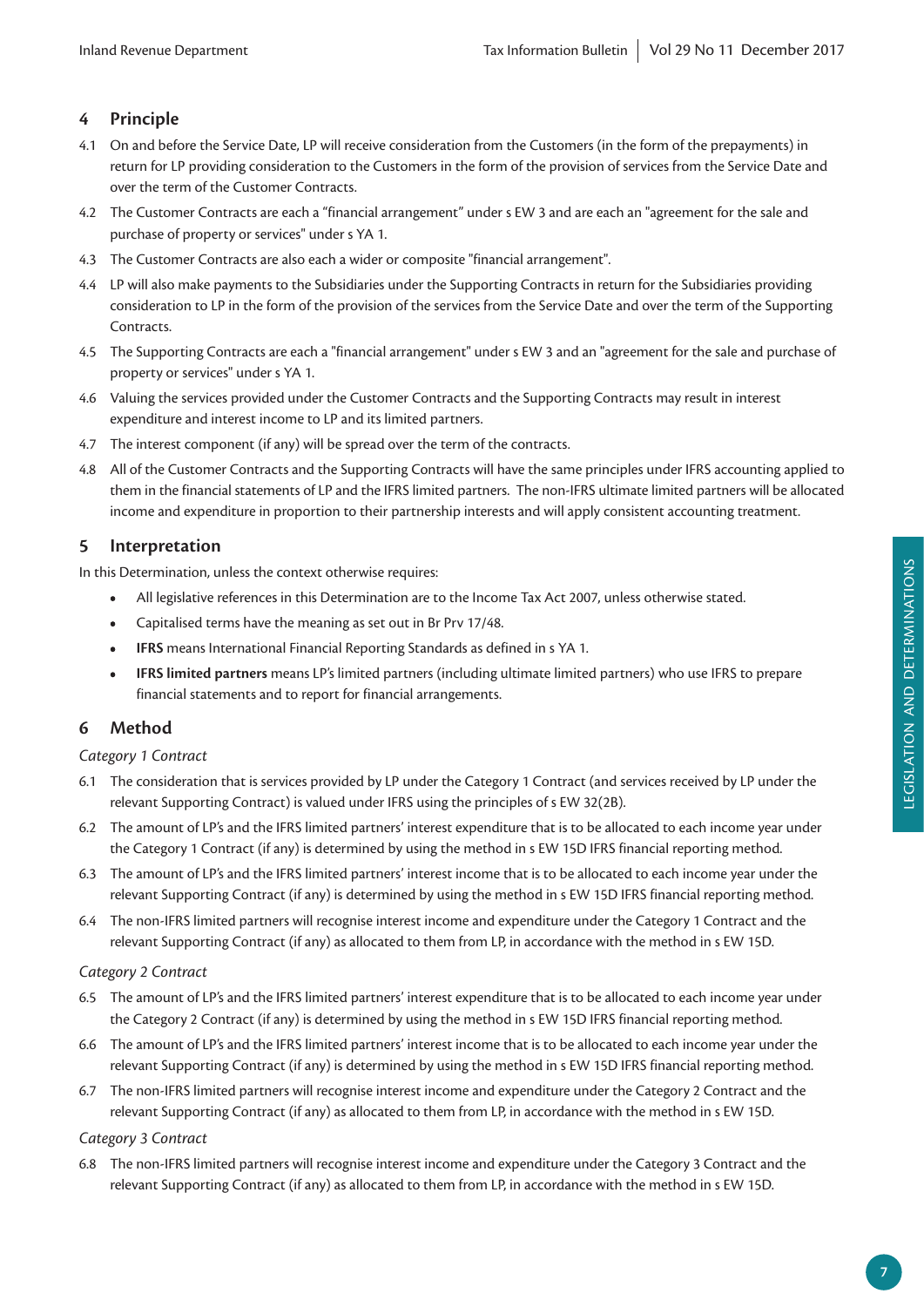#### **7 Example**

This example is very stylised and is for illustrative purposes only. The example is based on the anticipated IFRS treatment. However, it is possible that the IFRS treatment may differ from the example, in which case, the IFRS treatment will prevail.

#### *Category 1 Contract*

- 7.1 The consideration that is services is valued by LP in its financial statements using IFRS, in accordance with the principles of s EW 32(2B) to be \$Z.
- 7.2 The amount paid by Customer 1 to LP is \$X.
- 7.3 The amount of LP's and its limited partners' interest expenditure (if any) for the Category 1 Contract is \$Y (which is \$Z−\$X).
- 7.4 \$Y will be deductible to LP's limited partners over the period of the Category 1 Contract. The proportion of \$Y that is to be allocated to each income year under the Category 1 Contract will be calculated in accordance with the IFRS financial reporting method in s EW 15D.
- 7.5 For the avoidance of doubt, the method for determining the proportion of \$Z which is income that is to be allocated to each income year under Category 1 Contract is set out in BR PRV 17/48.

This Determination is signed by me on the 9th day of October 2017.

#### **Howard Davis**

Director (Taxpayer Rulings)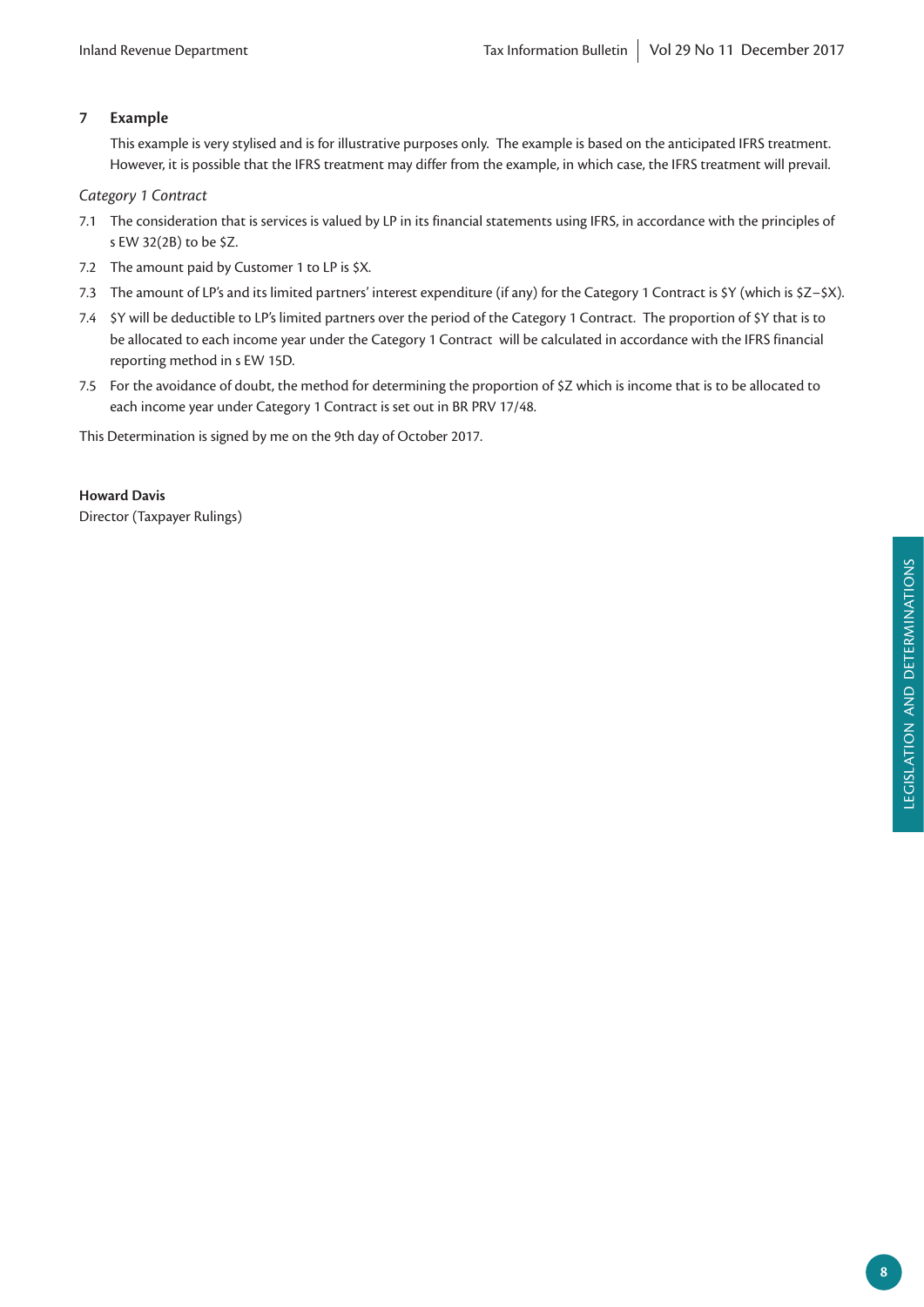# **LEGAL DECISIONS – CASE NOTES**

This section of the *TIB* sets out brief notes of recent tax decisions made by the Taxation Review Authority, the High Court, Court of Appeal, and the Supreme Court.

We've given full references to each case, including the citation details where it has already been reported. Details of the relevant Act and section will help you to quickly identify the legislation at issue. Short case summaries and keywords deliver the bare essentials for busy readers. The notes also outline the principal facts and grounds for the decision.

These case reviews do not set out Inland Revenue policy, nor do they represent our attitude to the decision. These are purely brief factual reviews of decisions for the general interest of our readers.

# Court of Appeal confirms who can file a GST return

| Case     | Rhys Michael Cullen v The Commissioner of Inland Revenue [2017] NZCA 448                                    |
|----------|-------------------------------------------------------------------------------------------------------------|
|          | Decision date   12 October 2017                                                                             |
| Act(s)   | Tax Administration Act 1994 s 6; Goods and Services Tax Act 1985 ss 16, 51; Companies Act 1993 ss 248, 260; |
|          | Incorporated Societies Act 1908 s 26.                                                                       |
| Keywords | GST, standing, strike-out, liquidation, incorporated society                                                |

#### **Summary**

Mr Cullen filed GST returns in the name of Tamaki Rugby League Incorporated ("the Society"). However, the Society did not exist during the periods of the GST return. Later the Society was eventually restored to the register, but as it was in liquidation, the Official Assignee was liquidator. Therefore, Mr Cullen did not have the standing to act for the Society and file proceedings. In the High Court, Fitzgerald J found in favour of Mr Cullen. The Commissioner of Inland Revenue ("the Commissioner") therefore appealed to the Court of Appeal and was successful in striking out the High Court proceedings.

#### **Impact**

The impact of the decision:

- 1. Only the taxpayer, not another party, can use the taxpayer's registered details to file returns and claim refunds.
- 2. The Commissioner cannot be estopped by her previous errors (of law) from performing her statutory obligations to apply the revenue statutes correctly.
- 3. Only the liquidator of an incorporated society in liquidation, or somebody acting with the liquidator's consent, has standing or authority to issue proceedings on behalf of the society.

#### **Facts**

On 10 June 2016, Mr Rhys Cullen filed a goods and services tax ("GST") return with Inland Revenue in the name of the Society. The return claimed a GST refund of \$14,951.24 for taxable activities carried out during the period from 1 April 2016 to May 2016. However, the Society did not exist either on the date the return was completed or, more particularly, during the preceding twomonth period.

The Society was struck off the register in November 2012 and remained off the register until 17 June 2016, when Associate Judge Bell made an order for its restoration to the register. As a result, given that the Society was now back in existence, the Official Assignee resumed office as liquidator.

In August 2016 the Commissioner issued a notice of assessment to the Society reducing the GST refund due from \$14,951.24 to \$101.24. Mr Cullen responded by issuing a notice of proposed adjustment in the Society's name. The Commissioner did not issue a notice of response.

Mr Cullen filed proceedings with the High Court in September 2016. He acted for the Society and sought declarations that the GST return he filed was valid and the Commissioner's assessment was invalid.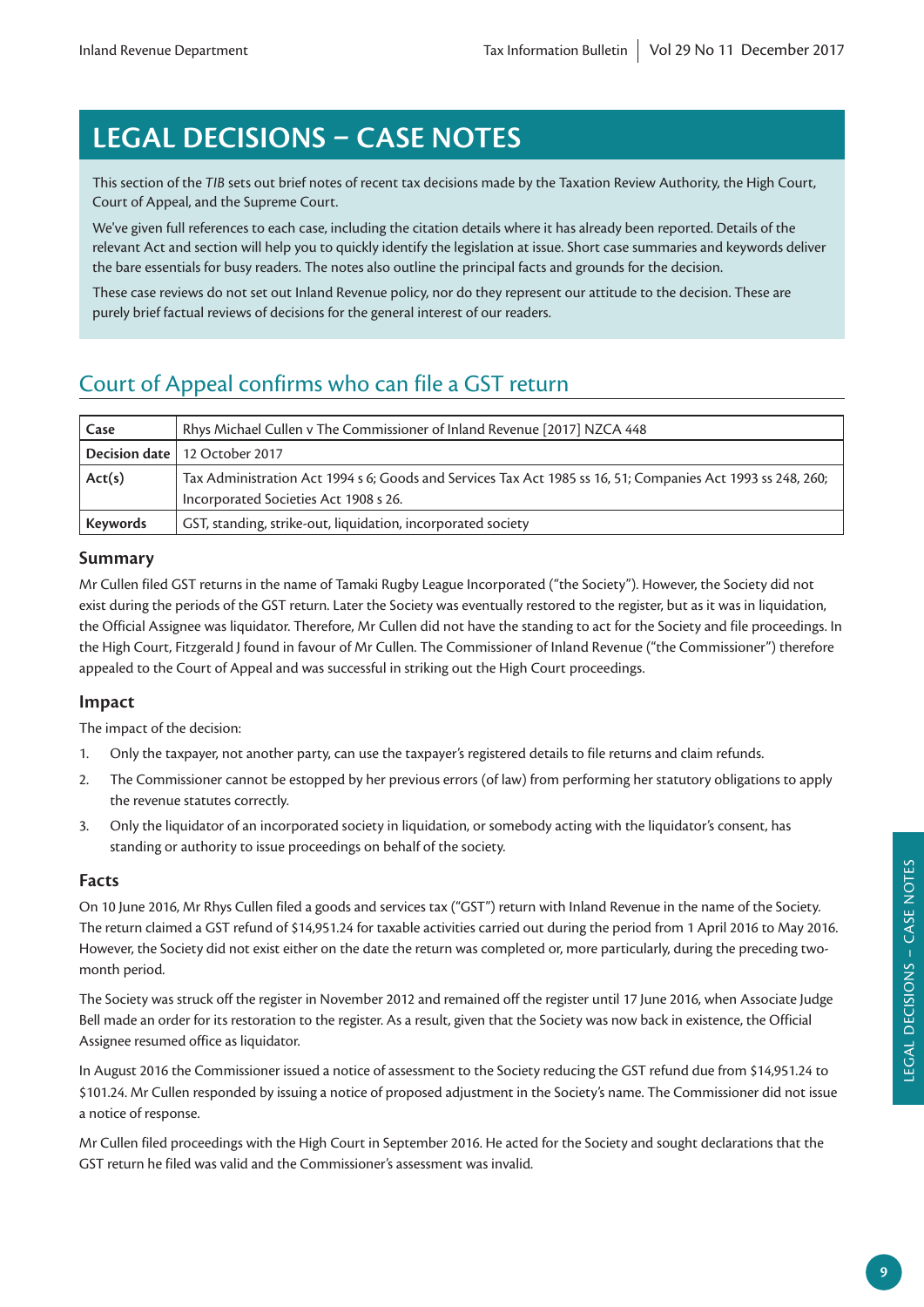Later that month, the Commissioner applied to strike out the originating application on the grounds that:

- 1. Mr Cullen had no standing to bring the proceeding;
- 2. the proceeding did not disclose a reasonably arguable cause of action because the Society did not exist during the period of alleged taxable activity;
- 3. the Commissioner's assessment was correct in all respects; and
- 4. the originating application was an abuse of process.

Fitzgerald J in the High Court found against the Commissioner, and the Commissioner appealed.

#### **Decision**

Their Honours found that Fitzgerald J in the High Court asked the wrong question. Fitzgerald J asked: "to whom [does] the [GST] Return … relate?" and "who is 'the taxpayer' for the purposes of the Return…?" Instead, their Honours agreed with the Commissioner that the inquiry should have been confined to whether the Society was the taxpayer for the purposes of the return; and if Fitzgerald J had asked this question, only one answer was available – that no other entity could file a GST return in the Society's name. Further, the Society was the only legal entity entitled to file a return and claim a refund for a taxable activity using that relevant number. Another party whether separately constituted by law or not, cannot use the registered person's details to claim a refund. To allow such uncertainty in taxpayer identity would undermine the Commissioner's statutory obligation to use her best endeavours to protect the integrity of the tax system.

Although the Commissioner accepted that she acted incorrectly in accepting GST returns filed by Mr Cullen in the Society's name, the Court of Appeal also held that the Commissioner cannot be estopped by her previous errors of law from performing her statutory obligations to apply the revenue statutes correctly.

Their Honours also found that Mr Cullen had no standing or authority to issue the proceeding on behalf of the Society. The Official Assignee had control and custody of the Society's assets (including a chose in action in bringing proceedings) from commencement of the liquidation on 17 June 2016. The Official Assignee never consented to Mr Cullen issuing this proceeding on the Society's behalf.

The Court of Appeal allowed the Commissioner's appeal and struck out the High Court proceedings.

| Case            | Van Uden v Commissioner of Inland Revenue [2017] NZHC 2554                      |
|-----------------|---------------------------------------------------------------------------------|
|                 | Decision date 19 October 2017                                                   |
| Act(s)          | Income Tax Act 1994 ss CG15; OE 1 and Tax Administration Act 1994 ss 108; 141 B |
| <b>Keywords</b> | Residency, Diamond, time bar                                                    |

## Permanent place of abode and time bar

#### **Summary**

The High Court found that the appellant did have a permanent place of abode in New Zealand in the relevant years, applying the *Diamond* test *(Commissioner of Inland Revenue v Diamond* [2015] NZCA 613). The Court also concluded that time bar could be opened under s 108(2) of the Tax Administration Act 1994 ("TAA") and that a shortfall penalty for taking an unacceptable tax position was appropriately imposed.

#### **Impact**

The decision confirms the application of the *Diamond* test for determining permanent place of abode. The decision also confirms that the wording of any time bar opinion is not important, but rather that an opinion has been formed. The Court also confirmed, consistent with the decision in *Great North Motor Co Ltd (in rec) v Commissioner of Inland Revenue* [2017] NZCA 328, that the Taxation Review Authority ("the Authority") is required to consider the time bar decision *de novo* and not merely whether it was honestly held and reasonably available.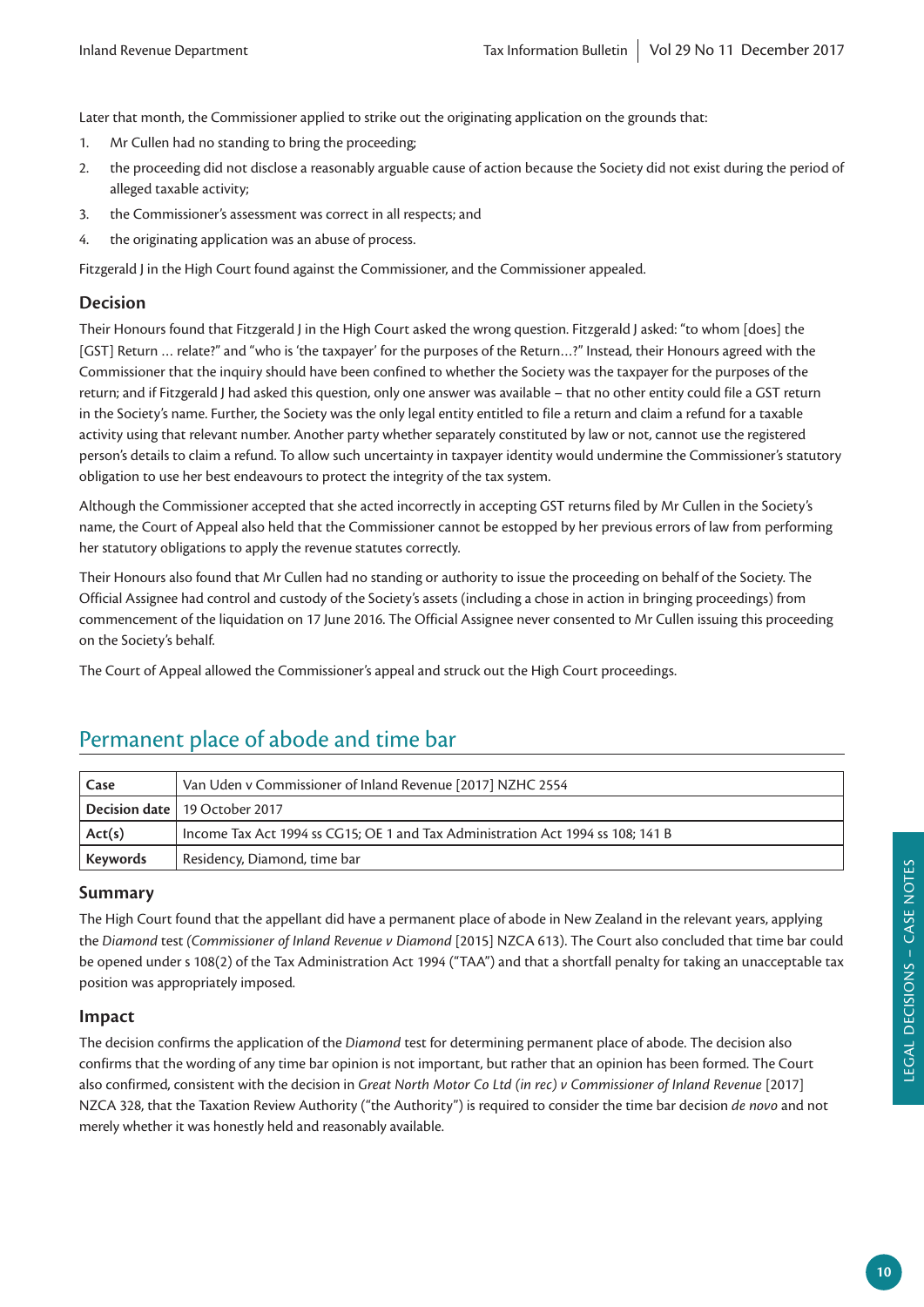#### **Facts**

The appellant, Mr van Uden, is a master mariner who on average, is at sea for approximately eight months of each year. The Commissioner of Inland Revenue ("the Commissioner") assessed the appellant for income tax in the 2005 to 2009 income years on the basis he had a permanent place of abode.

The appellant was born in New Zealand in 1957 after his parents emigrated from the Netherlands. During the 1980's, the appellant married his first wife and adopted her two daughters. In 1987, the appellant purchased a home in Mangere Bridge, Auckland for his family. In 1993, the appellant purchased a rental property in Auckland, which was the first of four rental properties that the appellant acquired.

By 1994, he and his wife had separated. In 1996, the appellant bought an apartment which he stayed in while in New Zealand. The appellant returned to New Zealand regularly to visit his son.

In 1998, the appellant met his current wife, Judith van Uden. Mrs van Uden had received a property at 27 Evelyn Road as part of an earlier divorce settlement from her previous marriage which she transferred to the Pink Dog Family Trust ("the Trust"). From 21 November 1998, the appellant stayed at 27 Evelyn Road with Mrs van Uden. The appellant and Mrs van Uden were married on 14 December 1998. In 1999 the appellant was also appointed a trustee of the Trust and included as a discretionary beneficiary. Between 1998 and early 2000, when the appellant was not at sea, he would return to New Zealand and stay at 27 Evelyn Road with Mrs van Uden. From early 2000, Mrs van Uden began sailing fulltime with the appellant. In March 2004 the property at 27 Evelyn Road was tenanted for \$70 per month.

During early 2005 the appellant carried out deferred maintenance at 27 Evelyn Road. In August 2006, the appellant, Mrs van Uden, and her solicitor, as the trustees of the Trust, purchased 29 Evelyn Road. In June 2009, the appellant and Mrs van Uden commenced a new build project at 29 Evelyn Road, which was completed by early 2011. The property at 27 Evelyn Road was let in 2010. The appellant and Mrs van Uden moved into the property at 29 Evelyn Road and eventually sold the property at 27 Evelyn Road in October 2014.

The Commissioner assessed the appellant for income tax on his overseas income for the years ended 31 March 2005 to 31 March 2009 (inclusive) on the basis he was a resident in New Zealand. The appellant unsuccessfully challenged the assessment before the Authority and appealed that decision to the High Court.

#### **Decision**

#### *Residency*

The Court agreed with the Authority that the appellant had a permanent place of abode at 27 Evelyn Road. The Court applied the decision in *Diamond* and took into consideration the following factors:

- 1. *The continuity or otherwise of the taxpayer's presence in New Zealand and in the dwelling* While the appellant spent an average of at least eight months a year at sea, when he was not on the ship, holidaying or travelling, he returned to New Zealand and spent time here. When he did return, the appellant lived and based himself at 27 Evelyn Road. Apart from relatively short periods in the Netherlands as a child and during a period in the 1980's, the appellant had a continuous presence in New Zealand.
- 2. *The duration of that presence* the property at 27 Evelyn Road had been used as the appellant's home for almost 10 years until June 2010.
- 3. *The durability of the taxpayer's association with the particular place* The appellant has maintained significant ties with 27 Evelyn Road, exhibited in both practical and financial ways. Firstly, the appellant returned to 27 Evelyn Road when not at sea. Secondly, the appellant and Mrs van Uden further committed to that address when they purchased the neighbouring property and undertook significant renovations. Thirdly, credit card statements in the relevant periods showed regular household expenditure at that location and a Sky television account maintained for several years suggested to the Court that 27 Evelyn Road was used for their residential purposes. Additionally, 27 Evelyn Road was the registered address for three motor vehicles that Mrs van Uden and the Trust owned from time to time, the appellant's pay slips, and their electoral address. Lastly, the appellant regularly gave the 27 Evelyn Road address for bills, bank statements, insurance policies and investments.
- 4. *The closeness or otherwise of the taxpayer's connection with the dwelling* 27 Evelyn Road remained the property that the appellant and Mrs van Uden left from and returned to. It was their base in New Zealand. It was Mrs van Uden's home, who the appellant was in a committed relationship with. While the appellant argued that he did not own 27 Evelyn Road,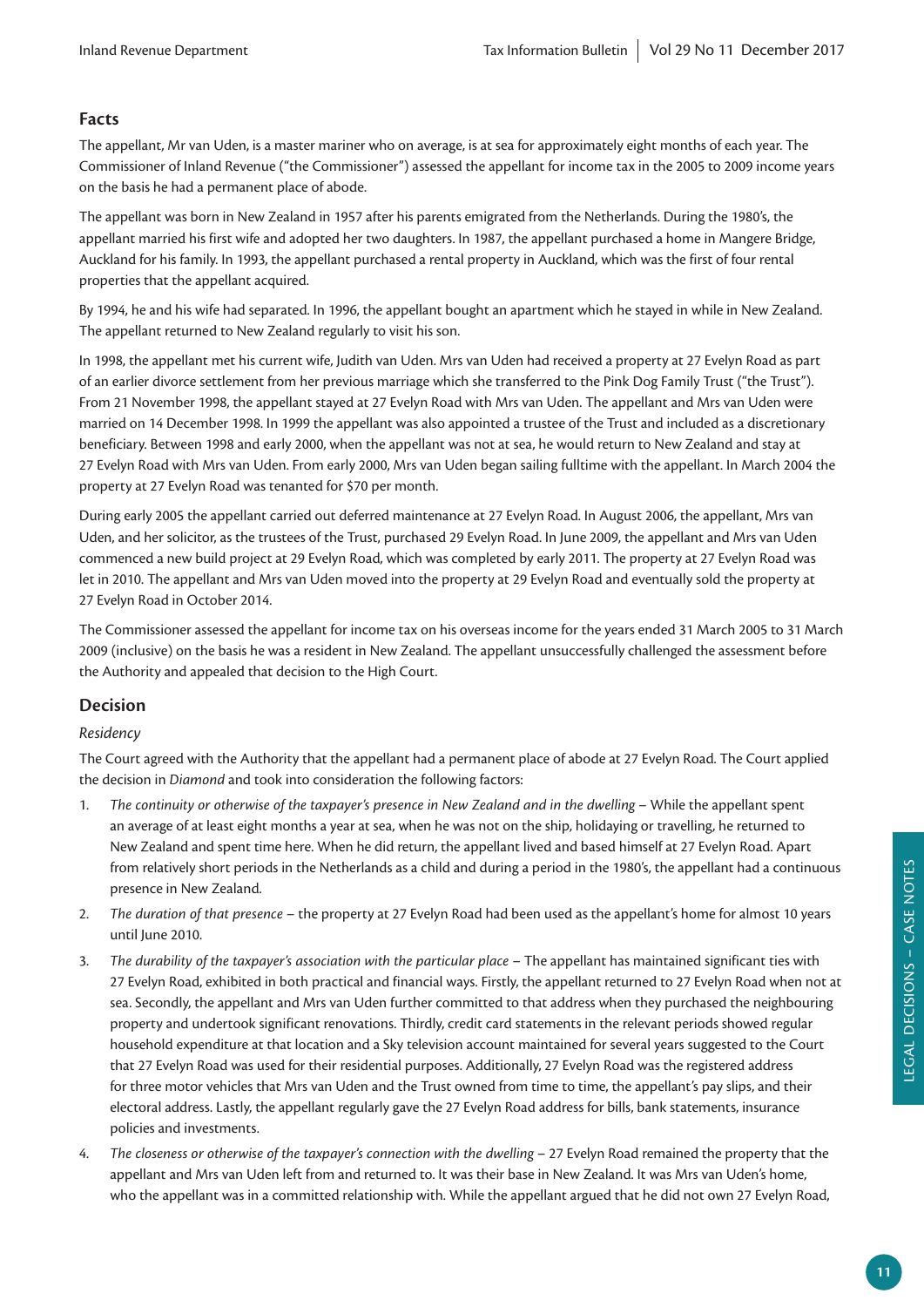the Court noted that the parties committed to each other at an early stage in their relationship and that the appellant transferred his rental properties first to them both as a partnership and then from the partnership to the Trust.

5. *The requirement for permanency to distinguish merely transient or temporary places of abode* – 27 Evelyn Road was indefinitely available to the appellant when he and Mrs van Uden returned to New Zealand. Even when it was tenanted in 2004 that was at a concessionary rate and only for 10 months. Any use by the house sitter, friends or family was also dependent on the appellant and Mrs van Uden needing to live there.

#### *FIF Income*

The Court held that the *de minimis* exception in s CG 15(2)(d) did not apply namely because the employer's contributions were incurred "by or on behalf of" the appellant. Accordingly, the Court found that the appellant was liable to pay tax on his interest in his employer's superannuation fund. The appellant's unit trust investments were also aggregated to the income from the superannuation fund.

#### *Time Bar*

The Court found that the Commissioner validly formed an opinion when an adjudication report issued by a Manager of the Dispute Review Unit, confirmed that the exception to open the time bar in s 108(2)(b) of the TAA applied. The opinion was the most recent opinion on the issue, was reasonably held and the assessments that followed were consistent with that opinion.

The Court confirmed that there is no significance in the form of wording used, just that an opinion needs to be formed. In any event, the Court confirmed that the hearing before the Authority was a de novo hearing so that the Authority was obliged to review the Commissioner's time bar decision.

#### *Shortfall Penalties*

The Court held that the appellant's claim that he did not have a permanent place of abode in New Zealand during the tax years in dispute did not have the prospect of being close to a 50 per cent chance of success. He therefore failed to meet the standard of being about as likely as not to be correct.

# Negligent advice regarding a transfer of land attracting tax liabilities

| Case     | Craig Duthie and Kirsten Taylor-Ruiterman v Denise Michelle Roose [2017] NZSC 152 |
|----------|-----------------------------------------------------------------------------------|
|          | Decision date   6 October 2017                                                    |
| Act(s)   | Income Tax Act 2007, s BD 3, CB 14, GC 1; High Court Rules, r 10.15               |
| Keywords | "Derivation of income"                                                            |

#### **Summary**

This case is an appeal of the Court of Appeal decision in *Roose v Duthie* [2016] NZCA 600. It concerned a transfer of a property which attracted adverse tax consequences. The collective respondents sought damages from the collective appellants on the basis they were given negligent advice. The Court had to consider whether a cause of action accrued (because a tax liability arose) once the sale and purchase agreement became unconditional, or later, when it was settled. The Court held that, the loss (and therefore the cause of action) arose when the income from the transaction was derived. This occurred, in accordance with general principles of derivation, when the transfer was effected (at settlement date) on 2 May 2008. The Attorney-General was invited as intervener in these proceedings.

#### **Impact**

The Supreme Court is willing to involve the Attorney-General on matters of public relevance/importance when they are not a party to proceedings.

The Court confirmed the Commissioner of Inland Revenue's ("the Commissioner") current position on the derivation of income in land transactions.

#### **Facts**

The property in issue was acquired by Denise Developments Limited ("DDL") in 2006. DDL subdivided the property into seven sections.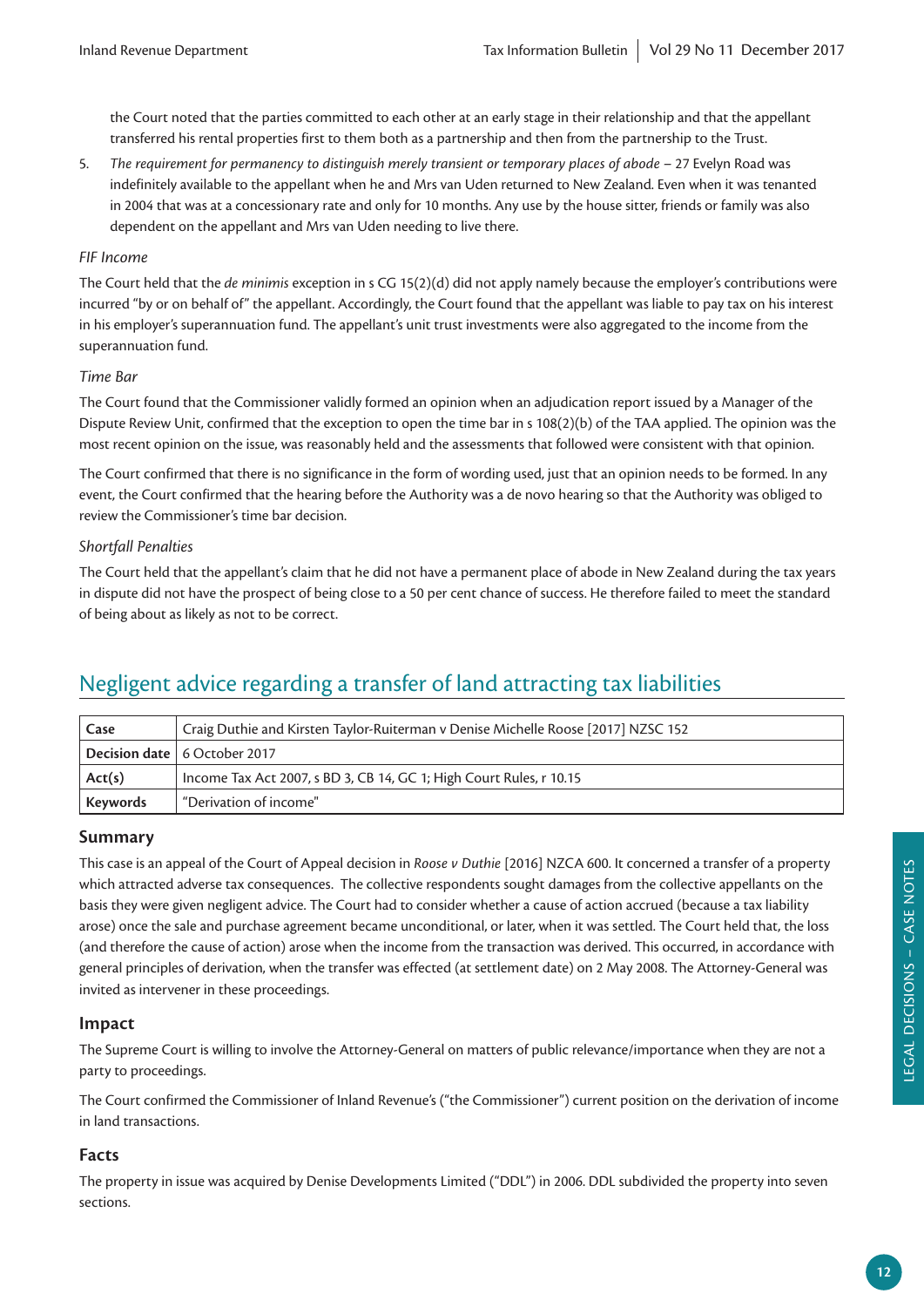In early 2008, Ms Roose sought advice from Mr Duthie regarding the proposed transfer of the property from DDL to a trust. She claimed that Mr Duthie negligently advised her that such a transfer would not attract income tax and the sale would be zero rated for goods and services tax ("GST") purposes.

A new trust was formed and DMR Development Limited ("DMR") was incorporated to act as its trustee. On 14 April 2008 DDL and DMR entered into an agreement under which DDL was to sell, and DMR to purchase the property, for \$1,950,000. The agreement provided that on settlement DMR would provide a deed of acknowledgment of debt for the purchase price under which demand for payment could not be made for five years. Settlement was to take place on 21 April 2008, but was later varied by agreement. Settlement was effected electronically on 2 May 2008.

As a result of an audit, the Commissioner determined that DDL's taxable activity was property development, reassessed DDL's income tax for the 2009 year and imposed a shortfall penalty.

The respondents contended that had Ms Roose been properly advised by Mr Duthie, DDL would not have transferred the land, and subsequently not incur an unnecessary tax liability as a result of the sale.

#### **Decision**

Toogood J, in the High Court had concluded that when DDL entered into the agreement on 14 April 2008 there was a commitment to a loss at that point (being either a tax liability or the costs associated to prevent that loss). Accordingly, the limitation period began to run from the moment.

Applying the decision in *Thom v Davys Burton* [2008] NZSC 65, [2009] 1 NZLR 437 ("*Thom*") his Honour confirmed that the loss did not arise on transfer (2 May 2008) but when the parties entered into binding legal obligations.

The Court of Appeal allowed the appeal, distinguishing this case from *Thom* on the basis that this was a "no transaction" case. Briefly, the respondents would not have entered into the transaction but for the negligent advice. The Court concluded that DDL's tax liability arose on 2 May 2008 when the transfer from DDL to DMR was registered. The Court identified that the cause of action accrued when the tax liability arose; damage could be anticipated, but had not been incurred until that point. The Court, referring to *Mills v Commissioner of Inland Revenue* (1985) 7 NZTC 5,025 (HC) ("*Mills*"), *Gasparin v Commissioner of Taxation* (1994) 50 FCR 73 ("*Gasparin*") and *Ruddenklau v Charlesworth* [1925] NZLR 161 (HC) ("*Ruddenklau*") considered the tax liability arose on transfer and dismissed the argument that the tax implications became inevitable once the agreement was entered into by the parties.

The Supreme Court observed that for the purposes of this case they were prepared to accept that disposal of the relevant land occurred when the Sale and Purchase Agreement went unconditional on 14 April 2008 (consistent with *Mills*).

Considering the principles of income derivation, the Supreme Court confirmed that under an unconditional contract for the sale of land, the vendor is entitled to seek specific performance. However, referring to *Ruddenklau*, the Court noted that a right to seek specific performance is not the same as the right to sue for the purchase price as a debt. The Supreme Court, relying on *Gasparin*, confirmed that income is derived at settlement when a debt accrues to the vendor (and not when the vendor is entitled to specific performance).

The appellants argued that the property was sold for less than market value and therefore s GC 1 applied. Consequently, s GC 1 deemed the vendor to have derived the market value (income) when disposal occurred. The Court considered that s GC 1(2) identifies the time at which market value is determined (at disposal) but not the timing of derivation of resulting income, which is determined by reference to the general principles of derivation.

Consequently, the Court found that a tax liability, and thus the cause of action, did not accrue until the date of settlement on 2 May 2008.

The Court also dismissed the argument that unwinding the agreement would have resulted in tax evasion, with severe penalties attached, on the basis that if the respondents had decided not to proceed to settlement, no income would have been derived and therefore no accrual of a liability to tax.

The Court made obiter comments on the nature of "wasted costs" but dismissed any advancement of the argument. The Court agreed with the approach of the Court of Appeal in regards to the "unwind costs" in that had a realisation of the true position occurred before 2 May 2008, there would have been no settlement and the liability would not have arisen.

#### *Result*

The appeal was dismissed. The appellants were ordered to pay the respondents costs of \$25,000 and reasonable disbursements.